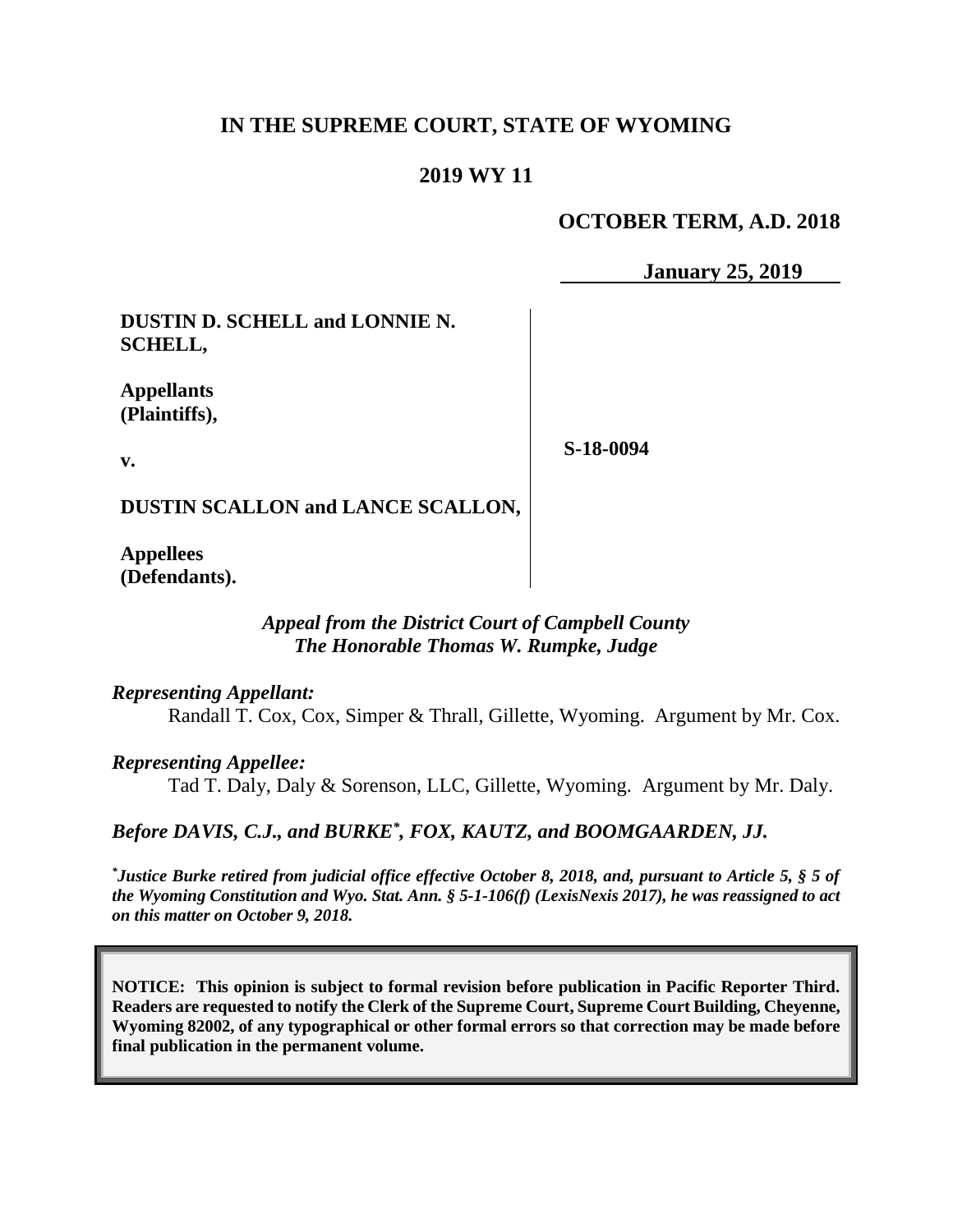#### **BOOMGAARDEN**, **Justice.**

[¶1] Appellants, Dustin and Lonnie Schell (collectively, "Buyers"), purchased a residential property from Appellees, Dustin and Lance Scallon (collectively, "Sellers"). The purchase contract for the property required, "Seller to complete a fully functional water well prior to closing." Buyers alleged Sellers failed to comply with that requirement and breached the contract. After a bench trial, the district court entered judgment in favor of Sellers. We affirm.

#### *ISSUES*

- [¶2] We consolidate and rephrase the issues in this case as follows:
	- 1. Did the district court err when it ruled that Sellers completed a fully functional well by closing and, thus, did not breach the purchase contract?
	- 2. Did the district court commit reversible error by excluding particular testimony or exhibits offered by Buyers?

### *FACTS*

[¶3] Prior to listing their residential property for sale, Sellers obtained water by hauling it to a cistern on the property, but they understood potential buyers may not be able to obtain financing to purchase a property that lacked its own water supply. Sellers consequently decided to drill a water well, and around the end of January 2015, Sellers contracted with Stan Davis to drill the well. Sellers obtained a groundwater permit from the State Engineer's Office in February, and Mr. Davis began drilling in March.

[¶4] Sellers listed the property for sale about a month after contracting with Mr. Davis. On March 1, 2015, Buyers offered to purchase the property. Buyers used a standard Wyoming Association of Realtors form for their proposed purchase contract. Buyers supplemented the form's boilerplate language with four "additional provisions," one of which required, "Seller to complete a fully functional water well prior to closing." Buyers did not request any other terms or conditions be included related to drilling the well, and the contract did not reference any standards or performance specifications for the well other than being "fully functional." Sellers responded with a counter-offer that included the well requirement, unamended, and Buyers accepted the counter-offer three days later.

[¶5] The parties initially scheduled the closing date for June 1, 2015, but at Buyers' request, the parties moved up the date to May 11th, and then again to April 27th. Despite the expedited timeframe, Mr. Davis completed the well and installed a pump on April 10, 2015. Sellers used the well prior to closing and did not have any issues with the well or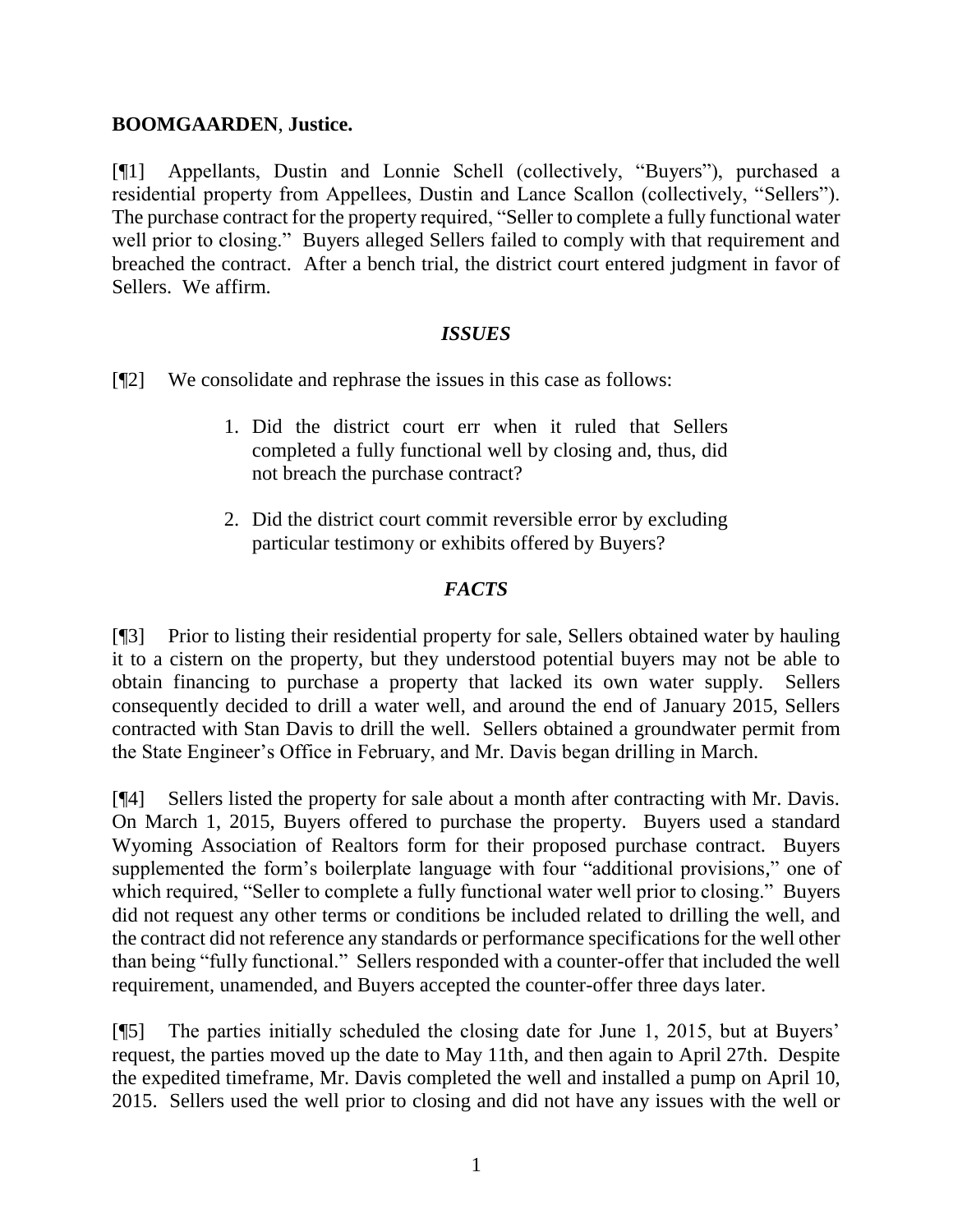the taste, clarity, or quantity of water from the well. At the time of closing, Sellers believed the well was fully functioning.

[¶6] Buyers did not inspect the well prior to closing, other than obtaining a water sample that passed their lender's required test. Buyers moved into the home on the day of closing. Around the time of closing, Sellers requested that Mr. Davis install a deeper, more powerful pump, at no charge to Buyers, to help the well function better during drought conditions. Buyers consented, and Mr. Davis returned to the property after the closing and installed the new pump.

[¶7] Buyers began experiencing problems with the well over the next several months, including discolored water, algae, and silt clogging water filters and appliances. At Buyers' request, Mr. Scallon returned to the property on a few occasions to install landscaping and to help Buyers fix a problem with the booster pump, which was separate from the well and moved water from the cistern into the home. The district court judge heard conflicting testimony at trial on whether Buyers informed Mr. Scallon about their concerns with the well during that time.

[¶8] In March 2016, Buyers sought advice about killing the algae in their water system from Cliff Ruby, a licensed well driller. He recommended applying chlorine tablets in the well casing and cistern, but that did not end the problem. The well quit working on June 27, 2016, prompting Buyers to have their well inspected and to contact Mr. Ruby again. The well's pump and tubing were pulled, and Josh Cowan with Windcreek Services lowered a camera down the well and made a video recording. Following the inspection, Buyers accepted Mr. Ruby's recommendation and had Mr. Ruby plug the well and drill a new one.

[¶9] Buyers initiated this action against Sellers in December 2016, raising claims of fraud, negligence, and breach of contract. The fraud and negligence claims were dismissed on summary judgment and are not part of this appeal. The district court conducted a bench trial on the breach of contract claim. Witnesses at the trial included Dustin Schell, Dustin Scallon and his wife, Danielle, and representatives of the companies that helped with Buyers' post-closing well inspection. Buyers also called Mr. Ruby as an expert witness. He testified that he found problems with the well's construction when he viewed the downhole video and later plugged the well in June 2016. He testified that he thought the video showed a hole in the casing but admitted he did not know when that hole was created. Mr. Ruby also opined that the well did not comply with the State Engineer's minimum construction standards for water wells or with common industry practices. Mr. Ruby opined that the well was not functional when he observed it, but later admitted that he believed a well could still be functional even if it did not comply with the minimum construction standards.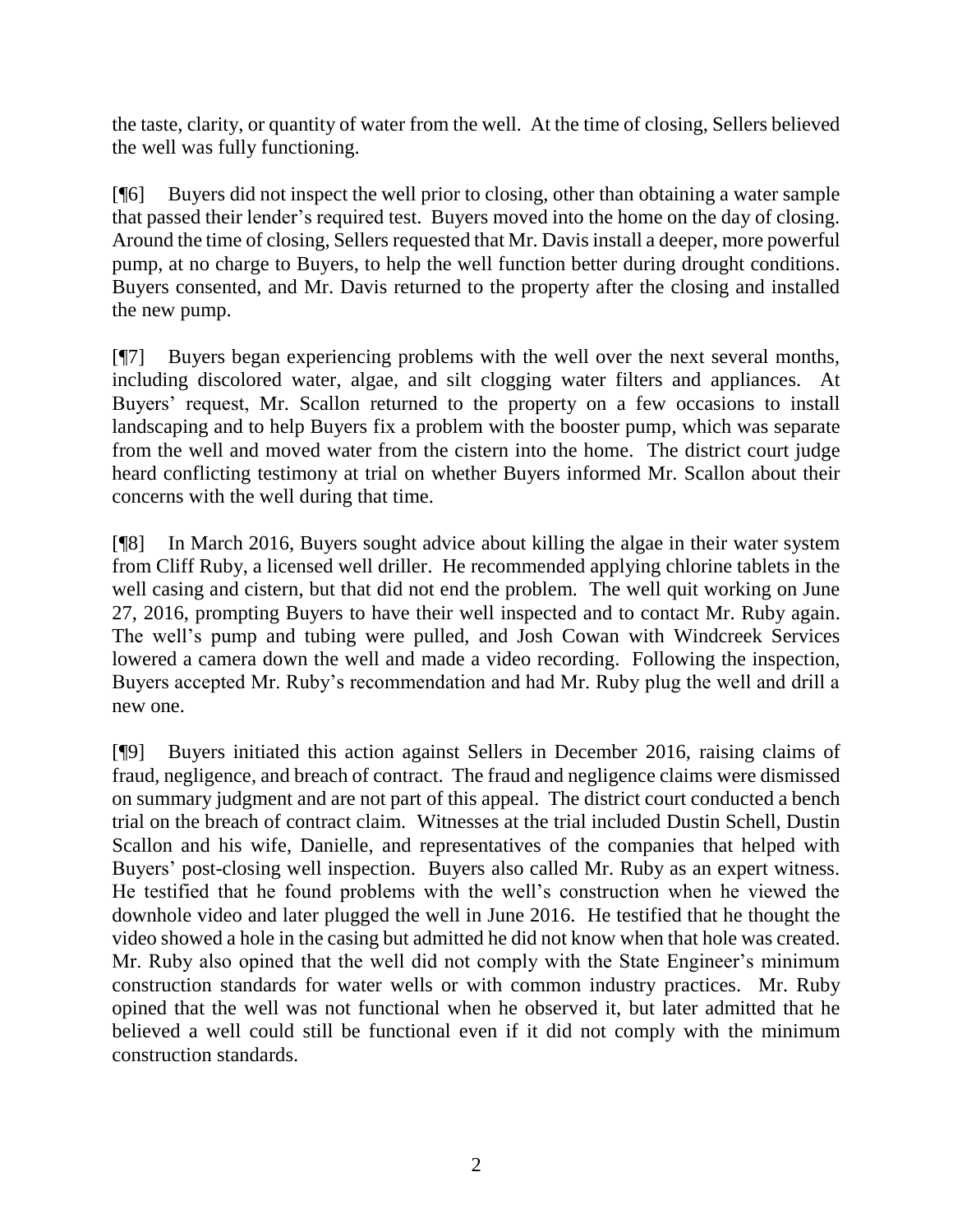[¶10] After trial, the district court ruled that Buyers did not satisfy their burden of proof and concluded that Sellers had completed a fully functioning water well prior to closing. The district court entered judgment in favor of Sellers, stating:

> In this case, the Plaintiffs' real estate agent added the language requiring the water well. That language did not require a well that produced a certain amount of water. It did not require a well that produced water of a certain quality (although the evidence established that the one test of the water that the Plaintiffs' real estate agent performed showed the water to be satisfactory). The contract did not require that the well meet certain minimum engineering standards. The contract did not require that the well produce water for a certain period of time.

> Based upon the totality of the evidence, the Court concludes that the well was fully functional as of the date of closing. It produced sufficient water for a single family residential dwelling, which was the purpose of the contract. Although the Court considered the expert testimony, that testimony established that the well, as constructed, could function. While it may have been a "marginal" well, the well was a fully functional water well for at least a couple of weeks after closing. Any warranties beyond the well functioning at the time of closing would have been subsumed by the contract's right to inspect and the "as is" clause. *See Rogers v. Wright*, 2016 WY 10, ¶ 38, 366 P.3d 1264, 1277 (Wyo. 2016).

Buyers appealed the district court's judgment.

### *STANDARD OF REVIEW*

[¶11] After a bench trial, we review the trial court's findings of fact for clear error and its conclusions of law de novo. *Moore v. Wolititch*, 2015 WY 11, ¶ 9, 341 P.3d 421, 423 (Wyo. 2015) (citing *Clark v. Ryan Park Prop. & Homeowners Ass'n*, 2014 WY 169, ¶ 6, 340 P.3d 288, 289 (Wyo. 2014)). A trial court's rulings on the admissibility of evidence are within its sound discretion and we will not disturb those rulings absent a clear abuse of discretion. *Black Diamond Energy, Inc. v. Encana Oil & Gas (USA) Inc.*, 2014 WY 64, ¶ 34, 326 P.3d 904, 913 (Wyo. 2014) (citing *City of Gillette v. Hladky Constr., Inc.*, 2008 WY 134, ¶ 84, 196 P.3d 184, 211 (Wyo. 2008)).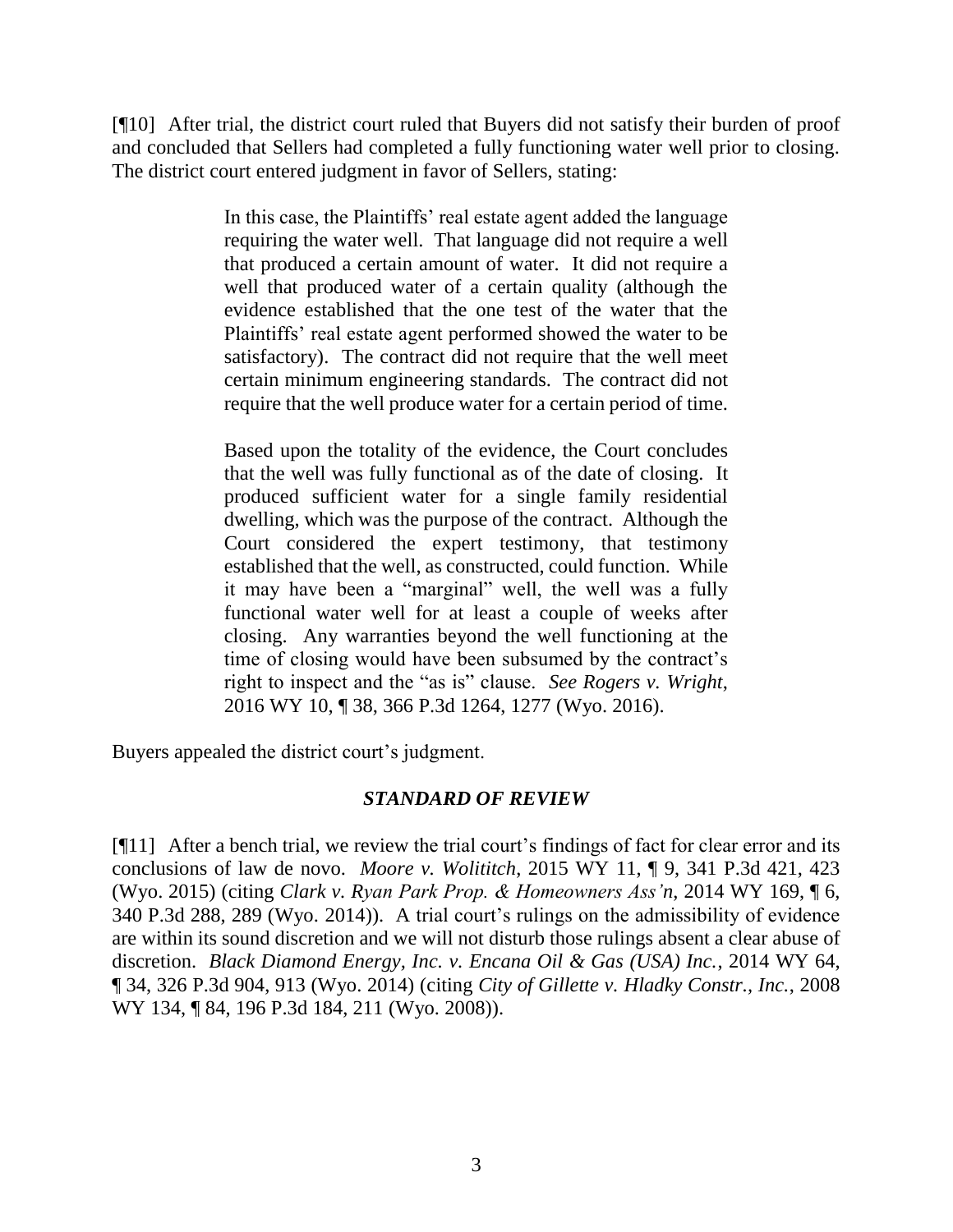### *DISCUSSION*

[¶12] This case involves the water well Sellers paid to have drilled on their property. It does not include causes of action against the well driller or involve the agreement between Sellers and the well driller. Buyers allege Sellers breached the contract to purchase the property by failing to complete a fully functional water well prior to closing. The parties disagree about the meaning of that contract requirement and whether Sellers satisfied it.

### *I. Interpretation of the Purchase Contract*

[¶13] According to Buyers, a "fully functional water well" means a well that produces a suitable quantity and quality of water for domestic use for the reasonable life of the well, a period which Buyers also assert must be longer than just the time between the well's completion and the date of Buyers' closing. Buyers also argue the well could not be considered "fully functional" under the purchase contract because it did not meet the State Engineer's Office's Water Well Minimum Construction Standards or the industry standards that Mr. Ruby testified about at trial.

[¶14] Sellers counter that we must interpret the contract as a whole, reading the well requirement in the context of other provisions, such as the contract's disclaimer, inspection, and "as is" clauses. Sellers also argue the district court properly analyzed the contract and they endorse the court's conclusions. The district court determined in its written judgment that the contract did not require the well to produce a certain amount of water, produce water of a certain quality, produce water for a certain period, or to meet certain minimum engineering standards. The court also determined that the contract's right to inspect and "as is" clause subsumed any warranties beyond the well functioning at the time of closing.

[¶15] The interpretation of the purchase contract is a question of law we review de novo. *Pope v. Rosenberg*, 2015 WY 142, ¶ 21, 361 P.3d 824, 830 (Wyo. 2015) (citing *Hofhine v. Hofhine*, 2014 WY 86, ¶ 8, 330 P.3d 242, 245 (Wyo. 2014)). The fundamental goal of contract interpretation is to determine the parties' intent. *James v. Taco John's Int'l, Inc.*, 2018 WY 96, ¶ 11, 425 P.3d 572, 577 (Wyo. 2018) (quoting *Pope*, ¶ 20, 361 P.3d at 830). "[W]e interpret a contract as a whole, reading each provision in light of all the others to find their plain meaning." *Claman v. Popp*, 2012 WY 92, ¶ 28, 279 P.3d 1003, 1013 (Wyo. 2012) (citations omitted). We afford the contract's terms the plain meaning that a reasonable person would give to them. *James*, ¶ 11, 425 P.3d at 577 (quoting *Hunter v. Reece*, 2011 WY 97, ¶ 17, 253 P.3d 497, 502 (Wyo. 2011)). "We employ common sense and 'ascribe the words with a rational and reasonable intent.'" *Id.* (quoting *Ultra Res., Inc. v. Hartman*, 2010 WY 36, ¶ 22, 226 P.3d 889, 905 (Wyo. 2010)). "We consider the language in the context in which it was written, looking to the surrounding circumstances, the subject matter, and the purpose of the agreement to ascertain the intent of the parties at the time the agreement was made." *P & N Investments, LLC v. Frontier Mall Assocs., LP*, 2017 WY 62, ¶ 19, 395 P.3d 1101, 1106 (Wyo. 2017) (quoting *Comet Energy Servs., LLC*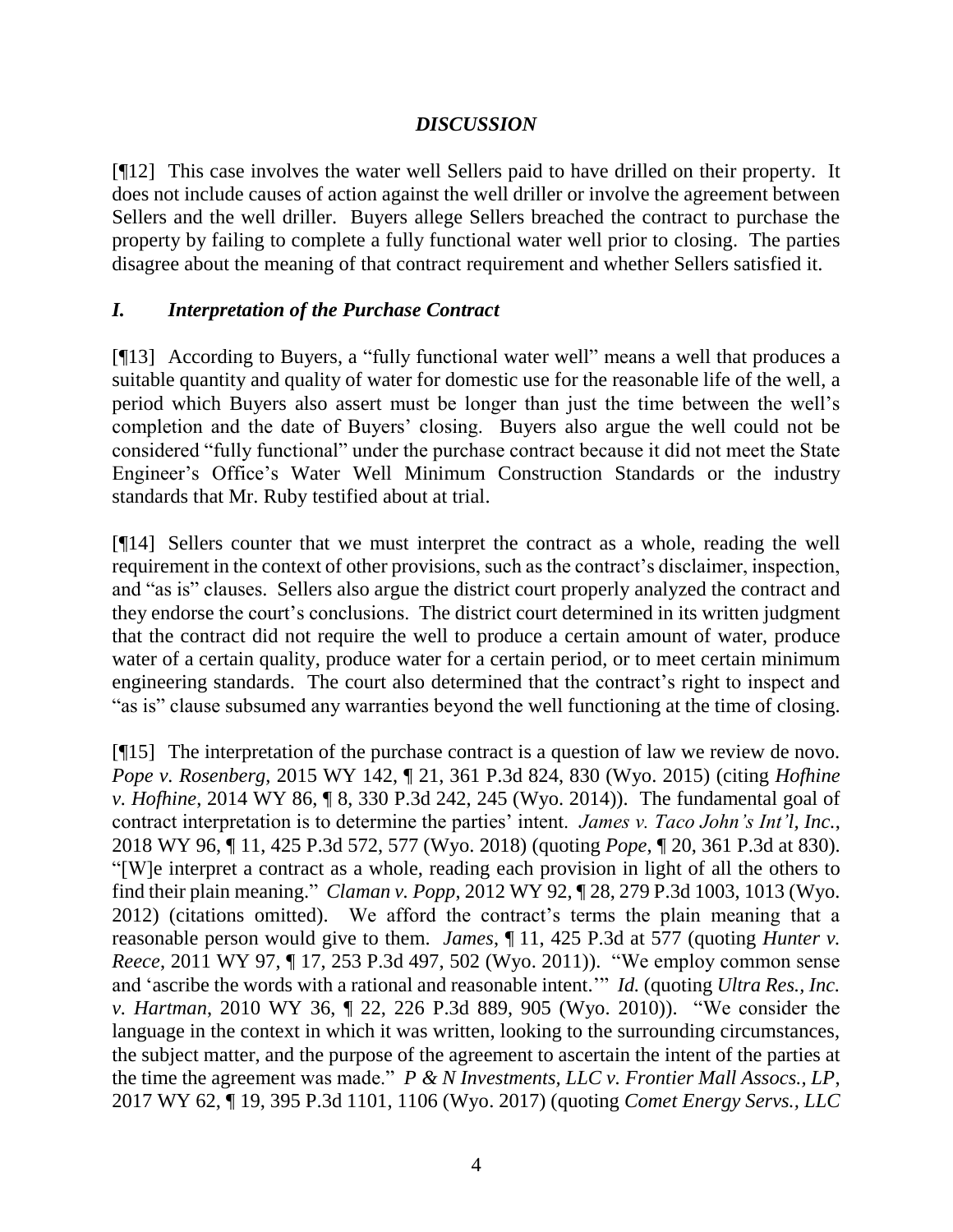*v. Powder River Oil & Gas Ventures, LLC*, 2010 WY 82, ¶ 13, 239 P.3d 382, 386 (Wyo. 2010)). "We presume each provision in a contract has a purpose, and we avoid interpreting a contract so as to find inconsistent provisions or so as to render any provision meaningless." *Claman*, ¶ 28, 279 P.3d at 1013 (citing *Scherer v. Laramie Reg'l Airport Bd.*, 2010 WY 105, ¶ 11, 236 P.3d 996, 1003 (Wyo. 2010)).

[¶16] When the contract's provisions are clear and unambiguous, we look only to the "four corners" of the document to determine the parties' intent and we enforce the terms of the contract as written. *Claman*, ¶ 26, 279 P.3d at 1013 (quoting *Hunter*, ¶ 17, 253 P.3d at 502). "An ambiguous contract is one which either contains a double meaning or is obscure in its meaning because of indefiniteness of expression." *Hopkins v. Bank of the West*, 2013 WY 129, ¶ 13, 311 P.3d 151, 155 (Wyo. 2013) (citation omitted). Whether a contract is ambiguous is a matter of law, and the parties' disagreement as to a contract's meaning does not mean the contract is ambiguous. *Claman*, ¶ 27, 279 P.3d at 1013 (citing *Ultra Resources, Inc.*, ¶ 23, 226 P.3d at 905). "Because we use an objective approach to interpret contracts, evidence of the parties' subjective intent is not relevant or admissible in interpreting a contract." *Id.* (citing *Hunter*, ¶ 16, 253 P.3d at 501).

[¶17] We are sympathetic to Buyers' argument that a well should not be considered "fully functional" if, as evidence indicates occurred in this case, the well begins having serious problems within months of its completion and then fails completely after a little more than a year. However, the obligation to define what constitutes a "fully functional water well" falls on the parties to the contract. In this case, the contract simply does not define functionality as Buyers suggest.

[¶18] The language setting forth the well requirement is concise: "Seller to complete a fully functional water well prior to closing." Neither party alleges the terms of the requirement are ambiguous. Buyers describe the well requirement as "an express promise to furnish an improvement which would be of a particular condition or quality" and argue that a "fully functional" well means "a good well, a long-lasting well, a defect-free well; there is nothing ambiguous about this." The contract, however, does not define "fully functional" or specify that the parties intended the phrase to incorporate particular specifications or performance measures. We therefore read the provision using the common meanings of its operative terms:

**Complete**: to bring to an end; to make whole or perfect.

**Fully**: in a full manner or degree; completely.

**Functional**: performing or able to perform a regular function.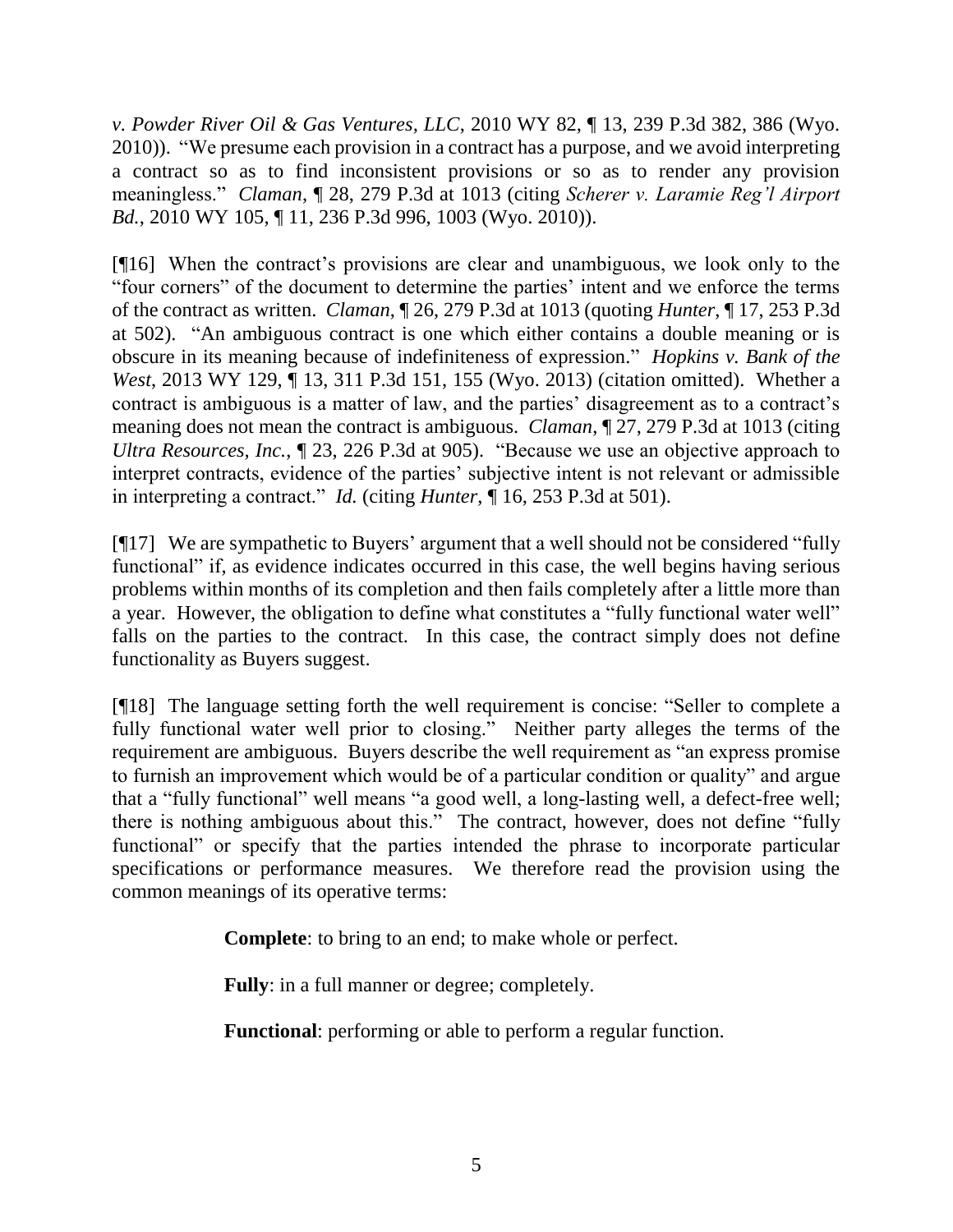**Well**: a pit or hole sunk into the earth to reach a supply of water.

**Prior to:** in advance of; before.

*Merriam-Webster's Collegiate Dictionary* 254, 506-07, 988, 1420 (11th ed. 2003); *see Gumpel v. Copperleaf Homeowners Ass'n, Inc.*, 2017 WY 46, ¶ 35, 393 P.3d 1279, 1292 (Wyo. 2017); *Pope*, ¶ 28, 361 P.3d at 832. Under the plain meaning of its terms, we conclude the well requirement is unambiguous and did not require Sellers to complete a well, before the date of closing, with any greater function than producing water. The parties were free to define "fully functional" or the requirement's other terms, but did not, and we will not write terms into a contract under the guise of contract interpretation. *Gumpel*, ¶ 42, 393 P.3d at 1293-94 (quoting *In re CDR*, 2015 WY 79, ¶ 30, 351 P.3d 264, 270-71 (Wyo. 2015)).

[¶19] This conclusion is bolstered when we interpret the well requirement in the context of the purpose and other provisions of the contract as a whole. *See P & N Investments, LLC*, ¶ 19, 395 P.3d at 1106; *Claman*, ¶ 29, 279 P.3d at 1013. Given that the contract, by its own terms, was to purchase a single-family residential home, the purpose of the well requirement was to provide a well that, as the district court described it, would "produce sufficient water for a single family residential dwelling . . . ." Other contract provisions pertinent to the well requirement include the contract's disclaimers and its inspection, "as is", and merger clauses. The Sellers represented in the contract that there were no known violations of applicable laws and that the "property, and all fixtures, appurtenances and improvements thereon, shall be conveyed in their present condition, ordinary wear and tear excepted, unless otherwise agreed" in the contract. The contract allowed Buyers the opportunity to inspect the property. Buyers, in turn, acknowledged that they had been advised of the opportunity to perform inspections and agreed they were not relying on Sellers' representations as to any condition Buyers deemed to be material to their decision to purchase the property. They also agreed in the contract's waiver provision that they had been given ample opportunity to inspect the property and, other than defects or repairs submitted to Sellers in accordance with the contract, Buyers were accepting the property in "as is, where is" condition, without any implied or express warranty by Sellers or the broker.<sup>1</sup> Finally, the contract's merger clause stated, "All prior representations made in the negotiations of this sale have been incorporated herein, and there are no oral agreements or representations between Buyer, Seller or Broker to modify the terms and conditions of this Contract." The contract's two addendums that rescheduled the closing date contained nearly identical clauses.

 $\overline{a}$ <sup>1</sup> The contract's inspection clause similarly stated, "Unless Seller receives written notice, signed by Buyer or licensee working with the buyer on or before [the Objection Deadline] of any defect(s) identified by inspectors or engineers that Buyer is requesting to be repaired, the physical condition of the property shall be deemed to be satisfactory to Buyer."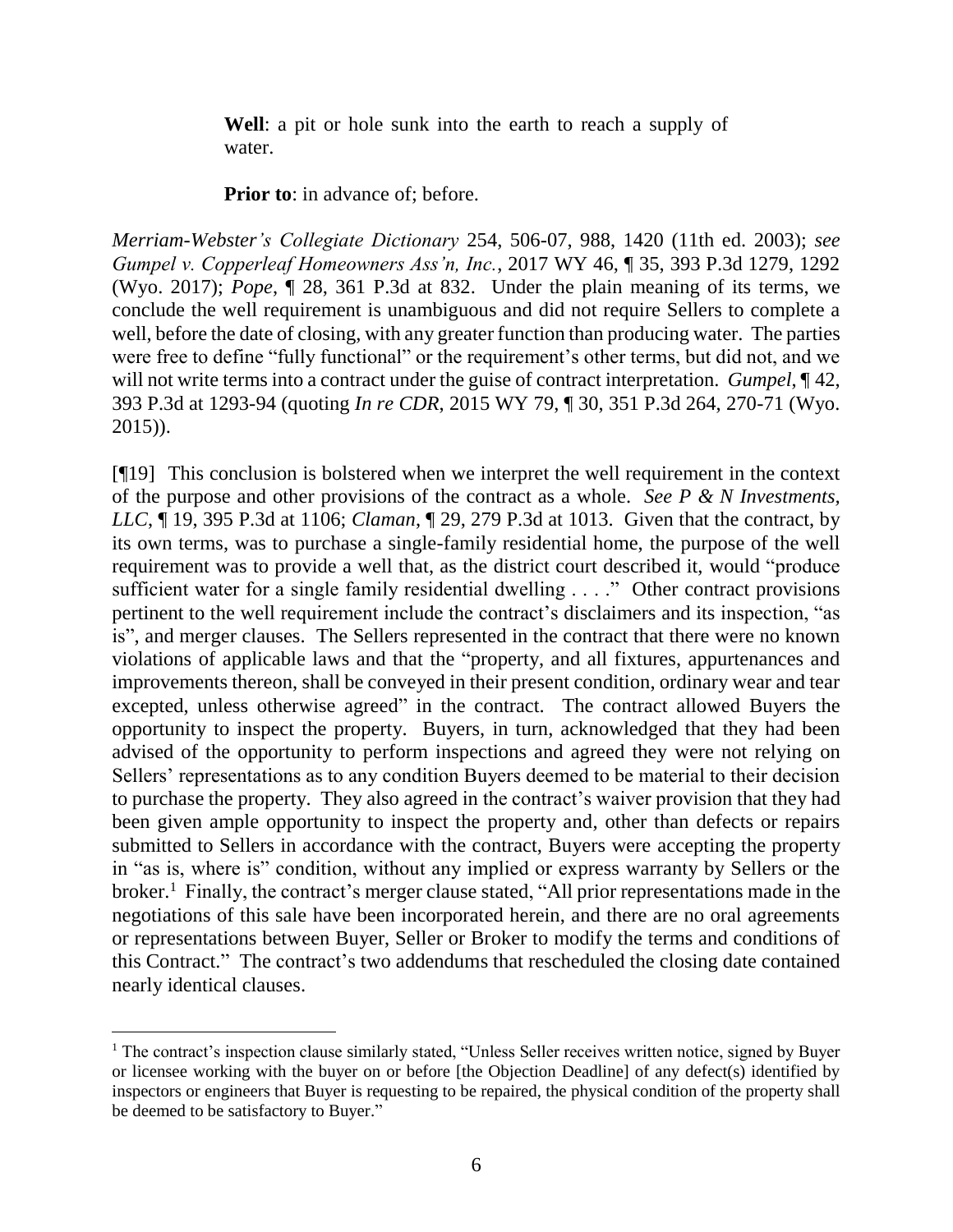[¶20] Although Buyers had a right to inspect the well after its completion, Buyers chose not to do so, contending an inspection was cost prohibitive.<sup>2</sup> Buyers claim the well requirement "overrides" the "as is" clause. Describing the well requirement as an "express promise" to complete a fully functional well, Buyers propose that "as is" and inspection clauses "may protect against a failure to disclose in a disclosure statement . . . but not against a clear breach of an express contractual duty." Buyers premise their argument on their subjective intent that "fully functional" includes a continuing promise the well will function over time. Buyer's intended interpretation is nowhere found in the well requirement, the plain meanings of that provision's terms, or the four corners of the contract. Buyers fail to cite any pertinent authority for their statement about the limits of the "as is" and inspection clauses, or any basis for exempting the well requirement from those other provisions. The contract does not expressly warrant that a "fully functional" well would perform for a certain period of time after closing, though it could have; and, to the extent Buyers suggest there is an implied warranty in the phrase, "fully functional", we have held that an "as is" clause waives any implied warranties against the seller. *Rogers*, ¶ 38, 366 P.3d at 1277 (citing *Greeves v. Rosenbaum*, 965 P.2d 669, 673-74 (Wyo.1998)). Buyers further fail to explain how the cases they cite involving latent defects and/or claims by home purchasers against home builders apply to Buyers' breach of contract claim against Sellers who did not drill the well. We will not adopt Buyers' position without cogent argument supported by proper cited authority. *Hamburg v. Heilbrun*, 889 P.2d 967, 968 (Wyo. 1995) (citations omitted). Reading the well requirement within the four corners of the contract, we conclude the plain meaning of the well requirement is harmonious with other relevant contract provisions and should be enforced as written.

[¶21] Buyers also request that we look outside the four corners of the contract and consider circumstances surrounding execution of the agreement to interpret "fully functional" as requiring compliance with industry standards and the State Engineer's minimum construction standards for water wells. Buyers' arguments on this point are unconvincing for two reasons. First, the contract does not reference either set of standards. Second, Buyers have not shown that "fully functional" has a particularized or technical meaning in the water well industry, or that, if it did, we should presume the parties intended "fully functional" to imply compliance with standards for an industry in which neither party participates.

[¶22] In *Thornock v. PacifiCorp*, we rejected appellant's attempt to employ extrinsic evidence of the parties' subjective intent under the guise of applying the rule of contract interpretation that "[c]ourts should consider the circumstances surrounding execution of the agreement to determine the parties' intention, even in reviewing unambiguous contracts." *Thornock v. PacifiCorp*, 2016 WY 93, ¶ 19, 379 P.3d 175, 181 (Wyo. 2016)

 $\overline{a}$ <sup>2</sup> The record contains no evidence that Buyers obtained inspection cost estimates prior to closing. Instead, Buyers contend that the costs they incurred for pulling the well (\$600) and for lowering a camera down the well (\$480) demonstrate that an inspection prior to closing was not practical.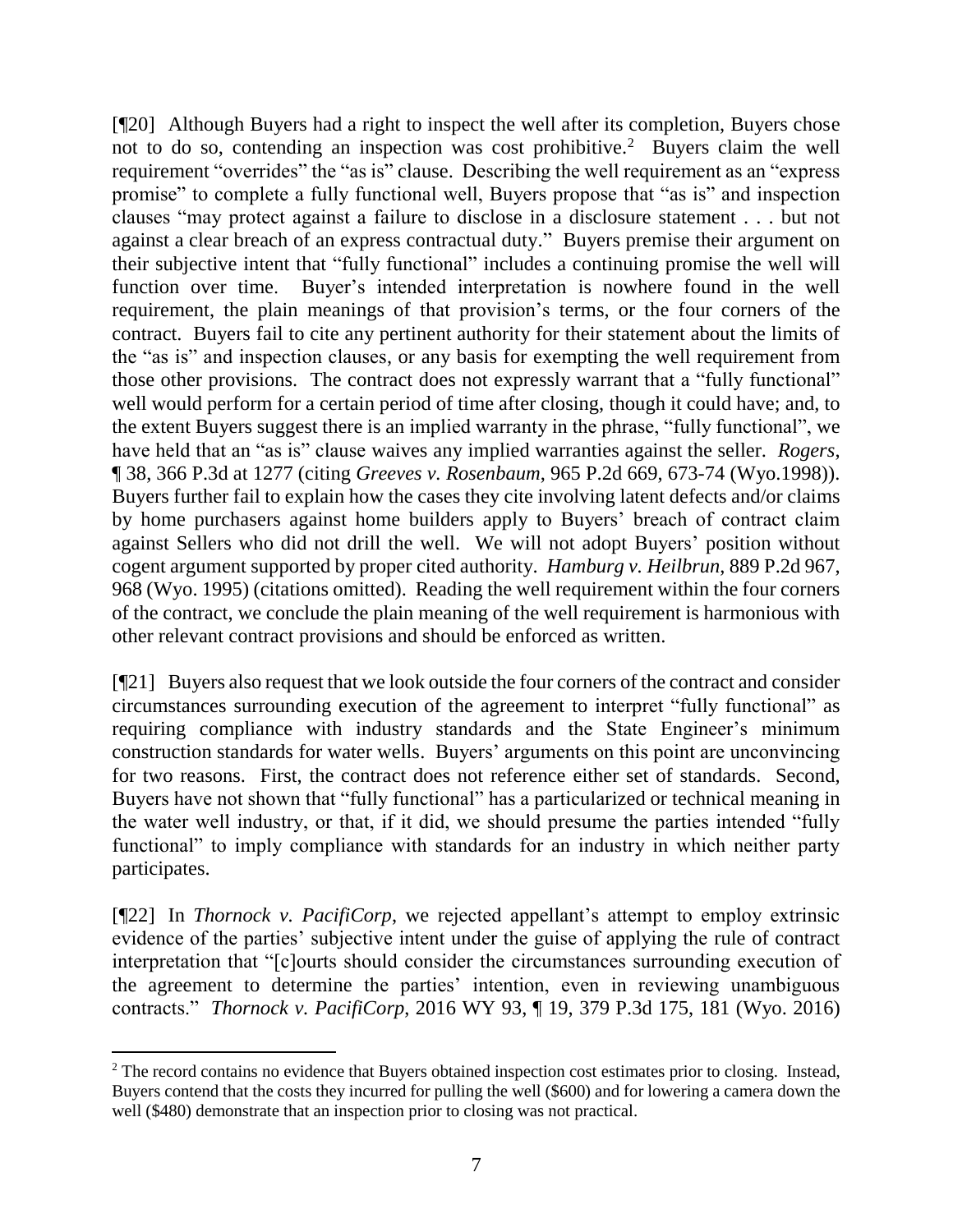(quoting *Ultra Res., Inc.*, ¶ 22, 226 P.3d at 905). In *Thornock*, we acknowledged precedent in which the Court considered extrinsic evidence but noted that consideration of such evidence generally is limited to "situations where an otherwise unambiguous term had a different, special, or technical usage at the time the contract was executed." *Id.* (citations omitted). We explained:

> [E]vidence of usage may be admissible to give meaning to apparently unambiguous terms of a contract where other parol evidence would be inadmissible. Thus, **circumstances known to the parties at the time they entered into contract**, such as what that industry considered to be the norm, or reasonable or prudent, should be considered in construing a contract, while the parties' statements of what they intended the contract to mean are not admissible.

*Id*. ¶ 20, 379 P.3d at 181-82 (quoting *Mullinnix LLC v. HKB Royalty Tr.*, 2006 WY 14, ¶ 25, 126 P.3d 909, 920 (Wyo. 2006)) (emphasis added). Here, Buyers had Mr. Ruby testify about industry and regulatory standards, but the record does not show either party was familiar with the standards when they executed the contract. Buyers cite no authority that would instruct us to simply impute knowledge of the standards on Buyers or Sellers.

[¶23] We acknowledge that "parties to a contract are presumed to enter into their agreement in light of existing principles of law" and the "existing principles of law enter into and become a part of a contract as though referenced and incorporated into the terms of the agreement." *Union Pac. Res. Co. v. Texaco, Inc.*, 882 P.2d 212, 222 (Wyo. 1994) (citing *Black & Yates, Inc. v. Negros–Philippine Lumber Co.*, 32 Wyo. 248, 258, 231 P. 398, 401 (1924); 4 Walter H.E. Jaeger, *Williston on Contracts* § 615 at 602 (3rd ed. 1961); *Century Ready Mix Co. v. Lower & Co.*, 770 P.2d 692, 696 (Wyo. 1989); *Tri–County Elec. Ass'n, Inc. v. City of Gillette*, 584 P.2d 995, 1007 (Wyo. 1978); *see also* 17A C.J.S. Contracts § 439. "The rule that existing law is part of a contract embraces those laws which affect the validity, construction, discharge, and enforcement of the contract." 17A C.J.S. Contracts § 439 (footnotes omitted). The rule is limited, however, "to those laws which, in their direct or necessary legal operation, control or affect the obligations of such contract." *Id.* (footnote omitted). The pertinent question, then, is whether the State Engineer's minimum standards are laws that, in their direct or necessary legal operation, controlled or affected the purchase contract obligations. *Id.*

[¶24] That question is easily answered. The State Engineer's minimum standards do not address whether residential water wells are "fully functional" and their purpose is not to protect well owners from non-functional wells. Instead, the standards provide specifications for various aspects of water wells and drilling procedures **for the purpose of protecting against contamination of ground water resources**. Rules of State Engineer's Office, Water Well Minimum Construction Standards, ch. 1 § 1(a), chs. 3-4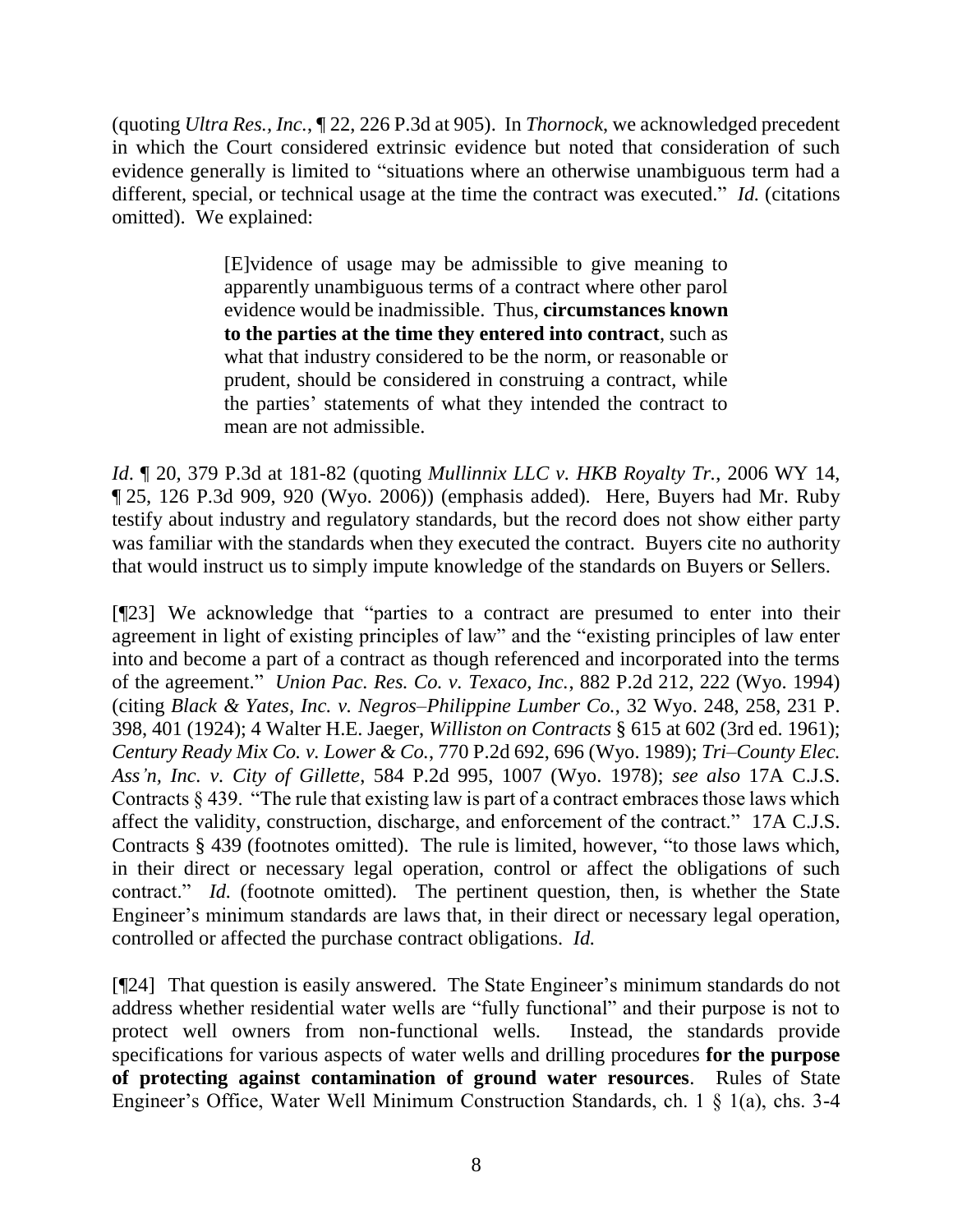(Apr. 6, 2010). The standards state, "It is the joint responsibility of the drilling and/or pump contractor(s) and well owners(s) to comply with these standards." Rules of State Engineer's Office, Water Well Minimum Construction Standards, ch. 1, § 1(c) (Apr. 6, 2010); *see* Wyo. Stat. Ann. § 41-3-909(a)(vi) (LexisNexis 2017) (providing authority to set the standards). Nonetheless, in several provisions relating to the construction and completion of water wells, the standards explicitly direct certain duties to particular persons, such as the well driller, pump installer, or "person/entity engaged in construction of a water well." *See, e.g.*, Rules, *supra* ch. 3, §§ 2(a), 2(f)(i)(A), 3(b)(i); ch. 4, § 1(b), (c). In no circumstance do the standards impose an obligation on the well owner to ensure compliance related to any purpose aside from groundwater protection. We therefore reject Buyers' attempt to use the standards to impose a duty on the Sellers that is not otherwise intended by the State Engineer's regulations.

[¶25] In sum, the contract does not define "fully functional" or include any express warranty or other protection related to well performance. We cannot rewrite the contract. *Gumpel*, ¶ 42, 393 P.3d at 1293-94 (citations omitted) ("Courts are not at liberty to rescue parties from the consequences of a poorly made bargain or a poorly drafted agreement by rewriting a contract under the guise of construing it."). The parties' intent, as evidenced by the contract's plain language, required only that Sellers complete a well that produced water sufficient for a single-family residential home prior to closing.

## *II. Sufficiency of the Evidence to Support Judgment for Sellers*

[¶26] Having determined that the plain meaning of the well requirement, within the purpose and four corners of the contract, evidences no objective intent that "fully functional" has a special or technical meaning, we next review the district court's conclusion that the well was fully functional as of the date of closing. The district court supported its conclusion by finding the well may have been "marginal" but was fully functional for at least a couple of weeks after closing. The court found the well produced sufficient water for a single-family residential dwelling and, based on expert testimony, the well, as constructed, could function.

> The factual findings of a judge are not entitled to the limited review afforded a jury verdict. While the findings are presumptively correct, the appellate court may examine all of the properly admissible evidence in the record. Due regard is given to the opportunity of the trial judge to assess the credibility of the witnesses, and our review does not entail reweighing disputed evidence. Findings of fact will not be set aside unless they are clearly erroneous. A finding is clearly erroneous when, although there is evidence to support it, the reviewing court on the entire evidence is left with the definite and firm conviction that a mistake has been committed.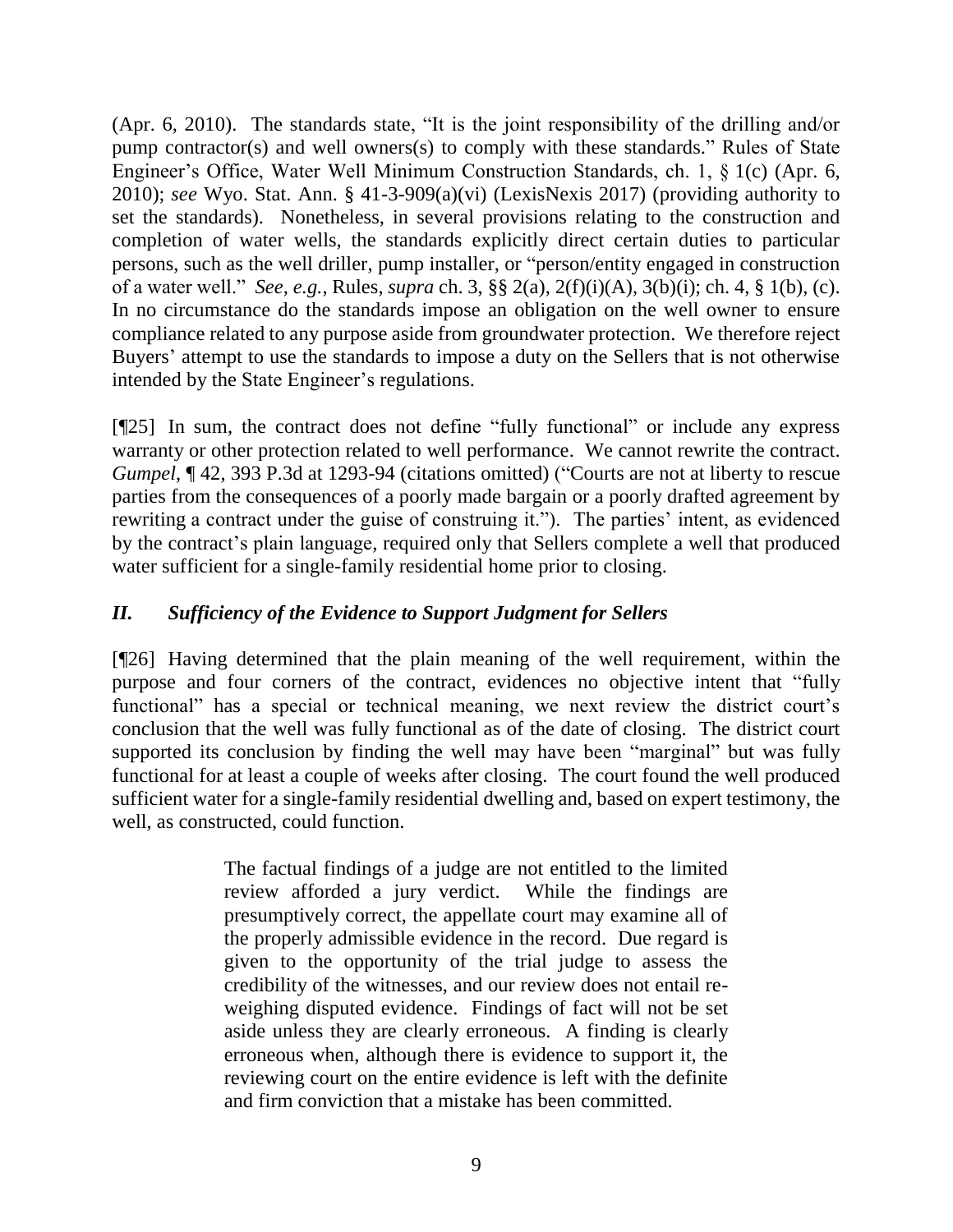*Moore*, ¶ 9, 341 P.3d at 423 (quoting *Miner v. Jesse & Grace, LLC*, 2014 WY 17, ¶ 17, 317 P.3d 1124, 1131 (Wyo. 2014)). "[W]e assume that the evidence of the prevailing party below is true and give that party every reasonable inference that can fairly and reasonably be drawn from it." *Id.* ¶ 10, 341 P.3d at 423 (quoting *Miner*, ¶ 17, 317 P.3d at 1131).

[¶27] Applying those review parameters here, the record shows the well was completed and able to produce water sufficient for a single-family residential home while Sellers still resided on the property. Sellers testified that they were able to use the well water without incident during their time in the home. Sellers also testified that they had a new pump installed after closing to improve the well's ability to produce water in future drought conditions, and Buyers agreed to the installation without question or complaint. Mr. Ruby disagreed about whether the well met state or industry standards but testified it could have functioned despite noncompliance. Similarly, Buyers' inspection of the well a year after closing did not prove the well was not functional at the time of closing. The court's findings of fact are consistent with this evidence and not clearly erroneous. We therefore affirm the district court's conclusions that the well was fully functional at the time of closing and Sellers did not breach the contract.

## *III. The District Court's Evidentiary Rulings*

[¶28] Buyers also challenge several evidentiary decisions the district court made at trial. We afford considerable deference to a trial court's rulings on the admissibility of evidence and we will not disturb the trial court's ruling if there is a legitimate basis for it. *CL v. ML*, 2015 WY 80, ¶ 15, 351 P.3d 272, 277 (Wyo. 2015) (citations omitted). We review an evidentiary ruling for an abuse of discretion and "our primary consideration is the reasonableness of the district court's decision." *Stocki v. Nunn*, 2015 WY 75, ¶ 20, 351 P.3d 911, 917 (Wyo. 2015) (citation omitted). An appellant bears the burden of showing the district court abused its discretion and we will only reverse an erroneous evidentiary ruling if the appellant proves the error was prejudicial. *CL*, ¶ 15, 351 P.3d at 277 (citations omitted). The appellant must show a reasonable probability that, without the error, the district court's judgment might have been different. *Id.* (citations omitted). We address each of Buyers' challenges below to conclude the district court did not commit reversible error in its evidentiary rulings.

### *A. The State Board of Examining Water Well Drilling Contractors and Water Well Pump Installation Contractors Rules*

[¶29] Buyers argue the district court erred when it excluded from evidence a copy of the rules of the State Board of Examining Water Well Drilling Contractors and Water Well Pump Installation Contractors. The district court sustained Sellers' relevancy objection, ruling Buyers had not yet provided sufficient foundation for the court to determine whether the proposed exhibit contained the rules that were in effect when the purchase contract was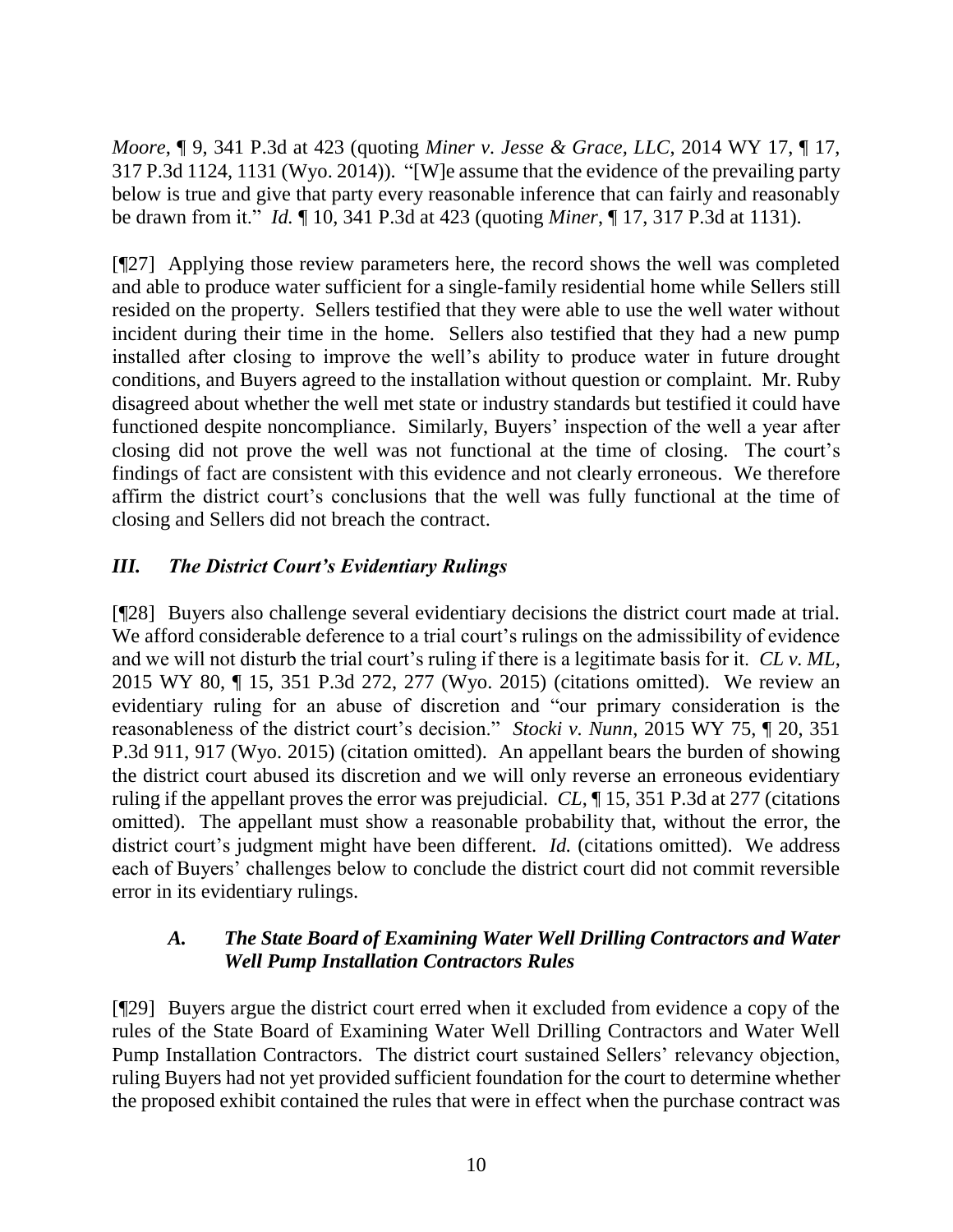executed. The court informed Buyers it would need more foundation on when the rules in the proposed exhibit became effective to determine if the exhibit was relevant. After the court's ruling, Buyers questioned their witness about the board and when it may have originally created rules, but ultimately moved to a different line of questioning and never revisited the effective date of the rules in the proposed exhibit. Without knowing if the rules were effective when Mr. Davis drilled the well or the parties entered the contract, the district court reasonably determined Buyers needed to provide more foundation to show relevance and admissibility, which Buyers failed to do. We conclude the district court did not abuse its discretion in excluding the proposed exhibit.

## *B. Testimony from Driller's Deposition Transcript*

[¶30] Buyers requested the district court admit the transcript from Mr. Davis' deposition because they were unable to serve a subpoena on Mr. Davis to testify at trial. The district court allowed Buyers to offer portions of the deposition testimony for admission. The court admitted all the offered portions but one, which Buyers challenge on appeal. In that portion, Buyers' counsel questioned Mr. Davis about different industry standards for drilling materials and whether he knew if the pipe he purchased for the well met the standards. Mr. Davis answered that he did not know what any of the standards were. Sellers objected at trial to admission of the testimony because it did not explain what the standards were and, thus, whether they were relevant to the purchase contract. Buyers responded that the testimony was relevant to whether Mr. Davis purchased substandard pipe. The district court sustained the objection.

[¶31] The district court did not abuse its discretion by excluding Mr. Davis' testimony. Evidence that is not relevant is not admissible. W.R.E. 402. Contrary to Buyers' claims, the selected testimony did not address the condition of the pipe, one way or the other. Mr. Davis stated he did not know what the standards were. Because there was no explanation of the standards or why Mr. Davis' familiarity with the standards was pertinent to the functionality of the well at the time of closing, the district court reasonably excluded the testimony as not relevant. *See* W.R.E. 402.

# *C. Invoice of Windcreek Services*

[¶32] Buyers incorrectly claim that the district court denied admission of an invoice from Windcreek Services, the company that inspected the inside of Buyers' well with a camera. The record shows the court admitted the exhibit at trial.

# *D. Video Recording of the Well Inspection and Testimony on Observations of the Recording*

[¶33] Sellers objected at trial to Buyers' witnesses testifying about what they saw on a video recording made when Buyers had the inside of their well inspected with a camera.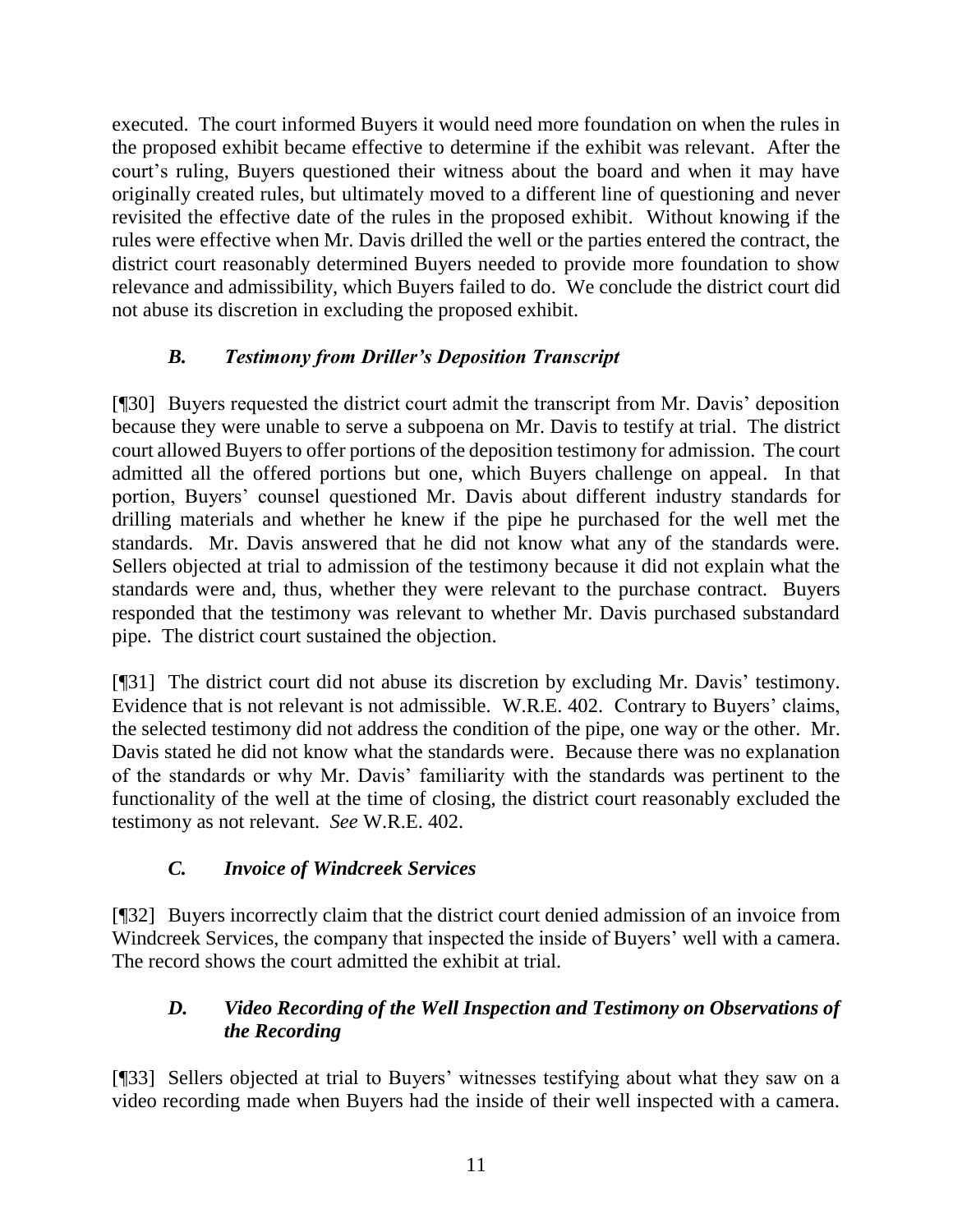Sellers argued that Buyers did not give a copy of the video to Sellers until a week before trial, well after the discovery cutoff. Because of that late disclosure, Sellers claimed they would be prejudiced by the admission of the video or witnesses testifying about what was on the video because Sellers had not had a fair opportunity to prepare to address what was on the video. The district court confirmed with Buyers' counsel that the video had not been provided to Sellers earlier and then sustained Sellers' objection under W.R.C.P. 26 and W.R.E. 403 and struck the witness testimony about the video's contents. The district court stated, "I think it would be unfair at this point to allow a video disclosed that late to be used as substantive evidence in the trial."

[¶34] Later in the trial, Buyers called Joshua Cowan to testify. As an employee of the company Buyers hired to inspect their well with a camera, Mr. Cowan had been present during that inspection. When Buyers' counsel asked Mr. Cowan to testify about his observations from that video inspection, Sellers objected that Buyers had not timely disclosed Mr. Cowan as a potential witness and, also, that he should not be allowed to testify to the contents of the inadmissible video. The resulting discussion between the attorneys and the court established that Buyers did not disclose Mr. Cowan as a potential witness until they filed their pretrial memorandum. The district court sustained the objections and Buyers submitted Mr. Cowan's testimony and the video as an offer of proof.

[¶35] Buyers now argue Sellers were not prejudiced by the failure to disclose the evidence because Sellers should have known about the video and the potential of a witness like Mr. Cowan to be called when the camera inspection was mentioned at depositions earlier in the case and in Mr. Ruby's expert report. Buyers claim Sellers lacked interest to obtain a copy of the video prior to trial or depose Mr. Cowan. Buyers also claim their failure to provide a copy of the video to Sellers' counsel sooner was merely an oversight by their counsel's office. Buyers do not address the claim at trial that Sellers had issued a discovery request that would have covered the video and witness disclosure.

[¶36] The district court determined Buyers had not timely disclosed the video or Mr. Cowan in accordance with the court's scheduling order and excluded both from evidence for violating W.R.C.P. 26 and being unfairly prejudicial under W.R.E. 403. The scheduling order stated any witness or exhibit not provided to the other party before the discovery deadline may be excluded from presentation at trial. Buyers did not offer either piece of evidence for impeachment purposes and, therefore, were required to disclose them pursuant to W.R.C.P. 26(a) or (e). Under W.R.C.P. 37(c)(1), "If a party fails to provide information or identify a witness as required by Rule 26(a) or (e), the party is not allowed to use that information or witness . . . at a trial, unless the failure was substantially justified or is harmless." We have stated that W.R.C.P. 37(c)(1) "provides for automatic exclusion of undisclosed evidence unless there is substantial justification for the failure to disclose, the failure is harmless, or the district court determines another sanction is appropriate." *In re Paternity of HLG*, 2016 WY 35, ¶ 25, 368 P.3d 902, 908 (Wyo. 2016) (citation omitted). "The party seeking to avoid exclusion has the burden of establishing its failure to comply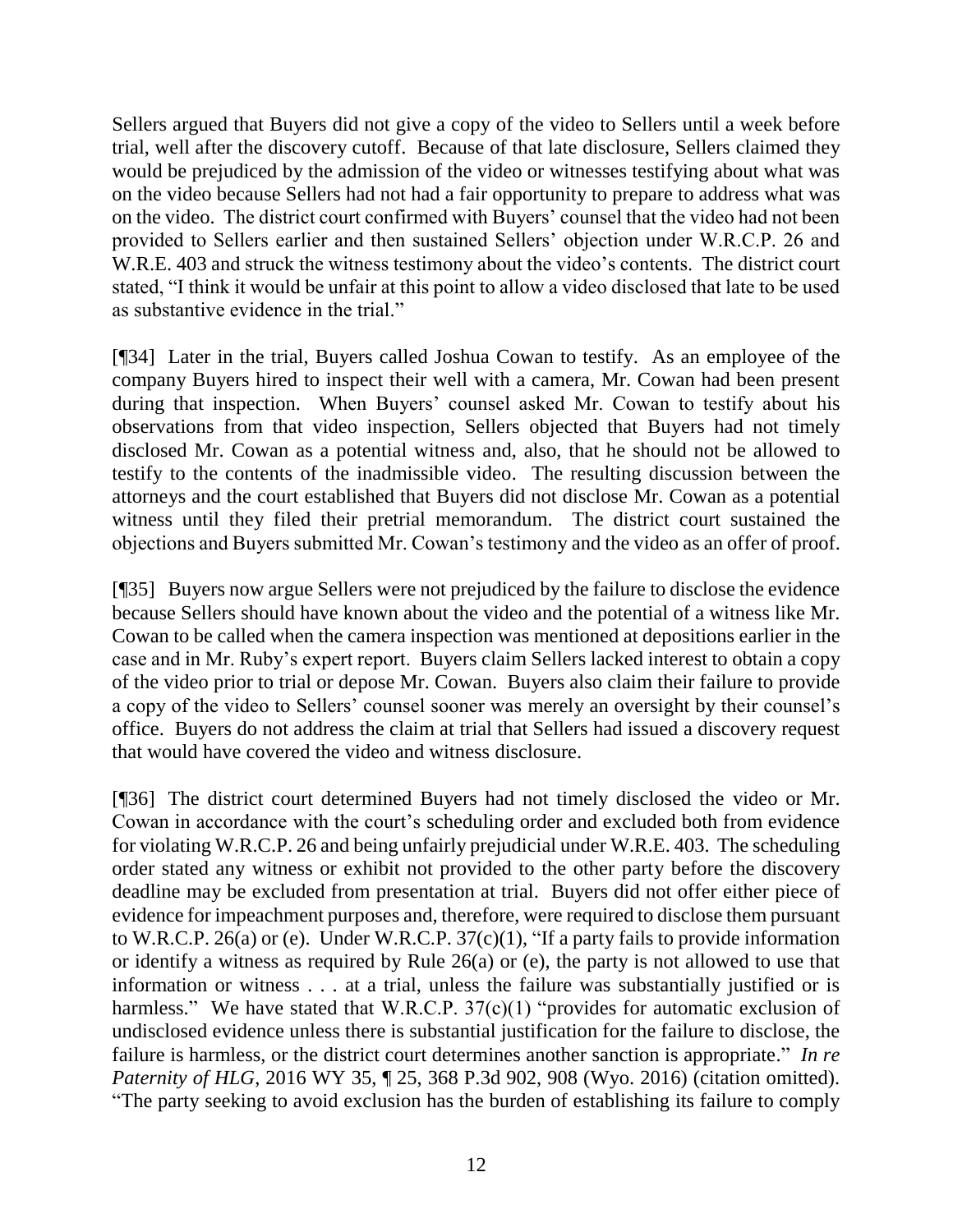with the discovery obligations was harmless." *Id.* (citation omitted) The district court has discretion to determine the proper sanction. *Id.* (citation omitted).

[¶37] Buyers do not dispute they failed to provide Sellers with a copy of the video until shortly before trial and did not disclose Mr. Cowan as a potential witness until their pretrial memorandum. Sellers might have known the video existed before the discovery cutoff based on references made during depositions and in Mr. Ruby's expert report, but under Rule 26, a discovery request, and the court's scheduling order, Buyers had the obligation to timely provide the information to Sellers. Given that Buyers found the video significant enough to warrant calling Mr. Cowan and Mr. Ruby to testify to its contents and significance, Buyers have not shown how it was harmless to prevent Sellers from viewing the video until well after their opportunity expired to investigate the video and question Buyers' witnesses. Similarly, Buyers' failure to disclose Mr. Cowan as a potential witness prevented Sellers from conducting discovery about his testimony. Buyers have not shown how Sellers could have reasonably prepared for Mr. Cowan's testimony without use of the discovery process. We therefore conclude the district court did not abuse its discretion when it excluded admission of Mr. Cowan's testimony, the video, and other witnesses' testimony to the video's contents.

# *E. Mr. Ruby's Testimony on Life of Well*

[¶38] In response to Buyers' question about how long a water well should maintain its structural integrity, Mr. Ruby stated he would expect 30 to 40 years. Buyers then asked, "If you purchased a property with a new well on it, how long would you expect it to last?" Sellers objected, claiming, in part, that Mr. Ruby's expert report did not contain an opinion on that question. The district court sustained the objection on that basis.

[¶39] Buyers point to the opinion in Mr. Ruby's report: "Steel casing should last the expected life of the well, which should be at least 30 years." They argue this opinion addressed the question excluded at trial, but they fail to argue how the exclusion of the opinion was prejudicial to them other than its alleged contribution to cumulative prejudice of excluding other evidence from Buyers. Therefore, even if the district court erred by precluding Mr. Ruby's response to this question, Buyers failed to show how this alleged error warrants reversal.

# *F. Mr. Ruby's Expert Report*

[¶40] Buyers challenge the district court's decision to admit Mr. Ruby's expert report only as a demonstrative exhibit. Buyers argue without citing support that the report was relevant, had foundation, was well organized, contained copious documentation, and that limiting its admission would be contrary to W.R.E. 701-705 and W.R.E. 403. Buyers fail to present any cogent argument challenging the basis for the court's ruling or how that